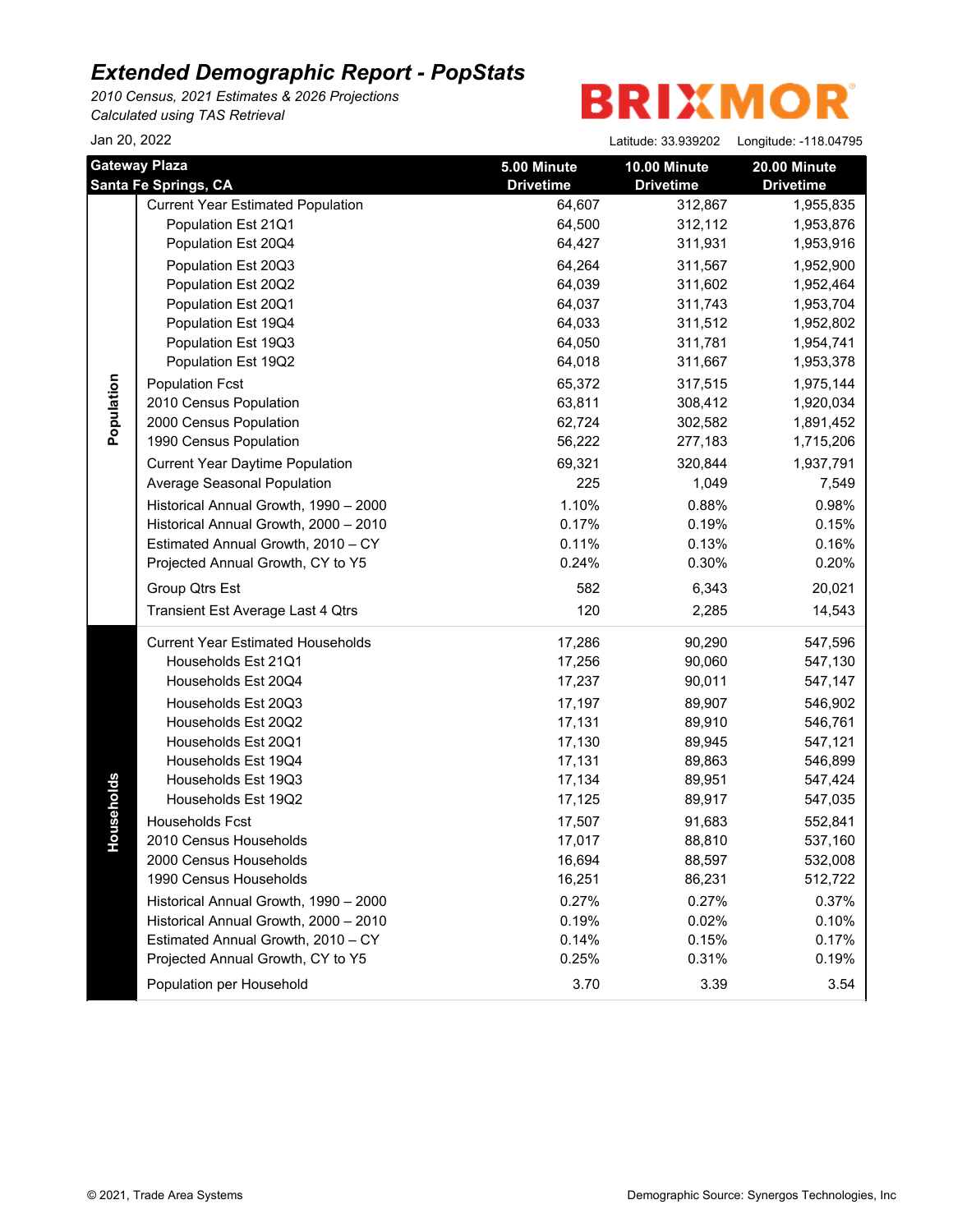*2010 Census, 2021 Estimates & 2026 Projections*

*Calculated using TAS Retrieval*

| Jan 20, 2022                                                      |                                 | Latitude: 33.939202              | Longitude: -118.04795            |
|-------------------------------------------------------------------|---------------------------------|----------------------------------|----------------------------------|
| <b>Gateway Plaza</b><br><b>Santa Fe Springs, CA</b>               | 5.00 Minute<br><b>Drivetime</b> | 10.00 Minute<br><b>Drivetime</b> | 20.00 Minute<br><b>Drivetime</b> |
| HH Income \$500,000 or more                                       | 0.9%                            | 1.4%                             | 1.3%                             |
| HH Income \$250,000 to \$499,999                                  | 1.1%                            | 1.6%                             | 1.6%                             |
| HH Income \$200,000 to \$249,999                                  | 2.7%                            | 3.8%                             | 3.7%                             |
| HH Income \$175,000 to \$199,999                                  | 3.9%                            | 4.2%                             | 3.3%                             |
| HH Income \$150,000 to \$174,999                                  | 6.6%                            | 6.6%                             | 5.4%                             |
| HH Income \$100,000 to 149,999                                    | 19.7%                           | 20.3%                            | 17.8%                            |
| HH Income \$75,000 to 99,999                                      | 14.7%                           | 14.6%                            | 14.2%                            |
| HH Income \$50,000 to 74,999                                      | 17.2%                           | 16.9%                            | 17.4%                            |
| HH Income \$35,000 to 49,999                                      | 11.5%                           | 10.6%                            | 12.2%                            |
| HH Income \$25,000 to 34,999                                      | 8.2%                            | 7.4%                             | 8.3%                             |
| HH Income \$15,000 to 24,999                                      | 6.2%                            | 6.5%                             | 7.4%                             |
| HH Income \$0 to 14,999                                           | 7.3%                            | 6.2%                             | 7.3%                             |
| Average Household Income                                          | \$88,636                        | \$95,652                         | \$89,766                         |
| Median Household Income                                           | \$74,292                        | \$78,754                         | \$70,957                         |
| Per Capita Income                                                 | \$23,865                        | \$28,001                         | \$25,326                         |
| 2000 Average HH Income                                            | \$55,060                        | \$58,586                         | \$55,374                         |
|                                                                   |                                 |                                  |                                  |
| 2000 Median HH Income<br>Disposable HH Income \$500,000 or more   | \$47,395<br>#N/A                | \$48,819                         | \$44,153                         |
| Disposable HH Income \$250,000 to \$499,999                       |                                 | #N/A                             | #N/A                             |
|                                                                   | #N/A                            | #N/A                             | #N/A                             |
| Disposable HH Income \$200,000 to \$249,999                       | #N/A                            | #N/A                             | #N/A                             |
| Disposable HH Income \$175,000 to \$199,999                       | 1%                              | 2%                               | 2%                               |
| Disposable HH Income \$150,000 to \$174,999                       | 2%                              | 3%                               | 3%                               |
| Disposable HH Income \$100,000 to \$149,999                       | 19%<br>17%                      | 20%                              | 17%                              |
| Disposable HH Income \$75,000 to \$99,999                         | 20%                             | 17%                              | 15%<br>20%                       |
| Disposable HH Income \$50,000 to \$74,999                         | 14%                             | 20%<br>13%                       |                                  |
| Disposable HH Income \$35,000 to \$49,999                         | 9%                              | 8%                               | 14%                              |
| Disposable HH Income \$25,000 to \$34,999                         |                                 |                                  | 9%                               |
| Disposable HH Income \$15,000 to \$24,999                         | 8%                              | 8%                               | 9%                               |
| Disposable HH Income \$0 to\$14,999                               | 8%                              | 7%                               | 8%                               |
| Average Disposable Income                                         | 73,445                          | 78,227                           | 73,591                           |
| Median Disposable Income                                          | 64,324                          | 68,074                           | 61,614                           |
| Householder White - Count                                         | 2,556                           | 17,348                           | 99,617                           |
| Median HH Income                                                  | \$66,083                        | \$78,537                         | \$82,352                         |
| Average HH Income                                                 | \$78,120<br>162                 | \$88,184                         | \$91,188                         |
| Householder Black or African-American - Count<br>Median HH Income |                                 | 1,477                            | 23,077                           |
|                                                                   | \$73,820                        | \$70,990                         | \$57,944                         |
| Average HH Income                                                 | \$85,899                        | \$79,516                         | \$69,387                         |
| Householder Hispanic - Count                                      | 12,462                          | 59,764                           | 317,591                          |
| Median HH Income                                                  | \$75,741                        | \$78,864                         | \$65,621                         |
| Average HH Income                                                 | \$83,672                        | \$86,948                         | \$75,975                         |
| Householder Asian or Pacific Islander - Count                     | 754                             | 5,939                            | 73,977                           |
| Median HH Income                                                  | \$70,078                        | \$84,933                         | \$92,127                         |
| Average HH Income                                                 | \$85,108                        | \$92,104                         | \$98,480                         |
| Householder Other or Pacific Islander - Count                     | 1,352                           | 5,763                            | 33,334                           |
| Median HH Income                                                  | \$75,879                        | \$80,613                         | \$73,603                         |
| Average HH Income                                                 | \$84,359                        | \$88,537                         | \$83,089                         |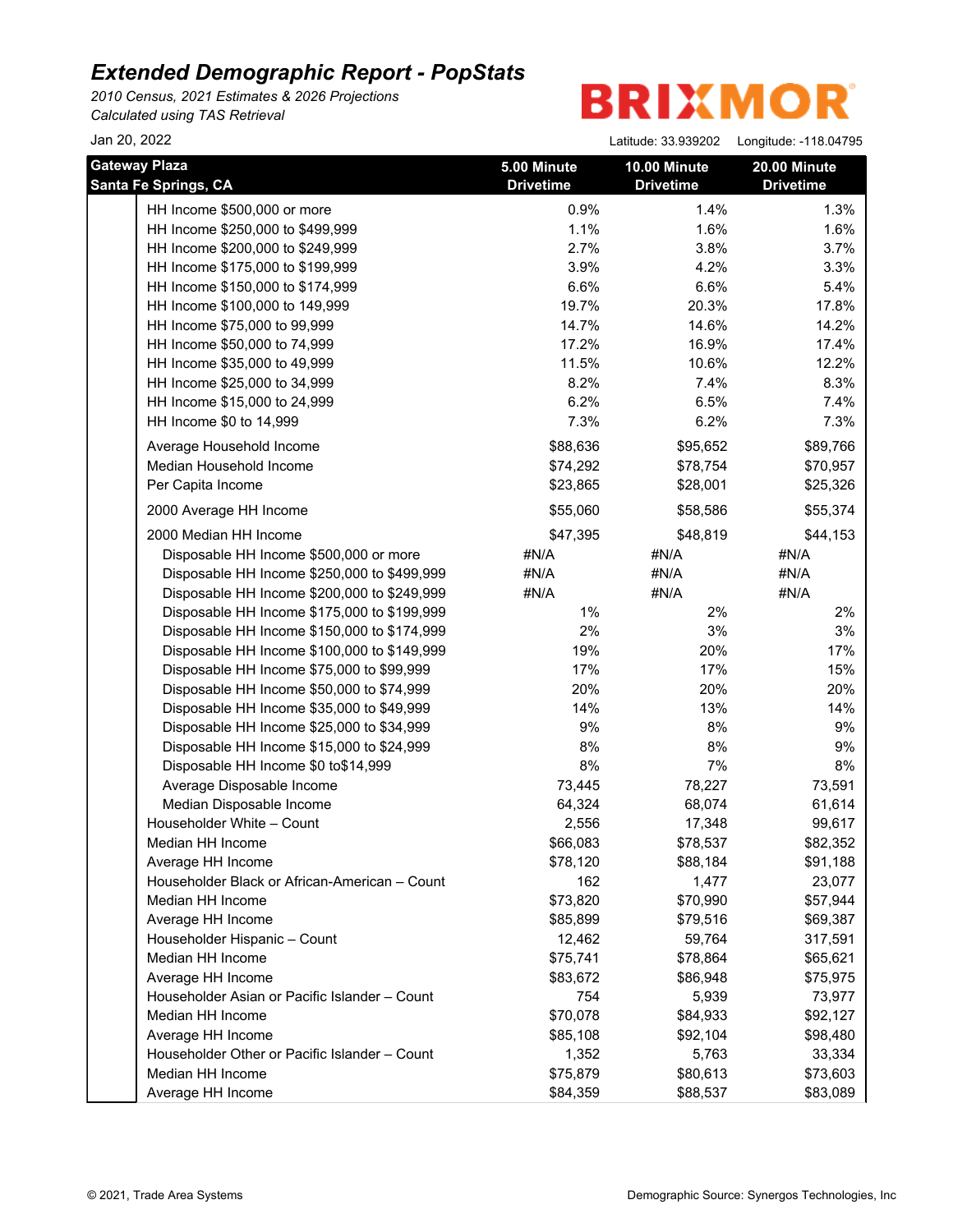*2010 Census, 2021 Estimates & 2026 Projections Calculated using TAS Retrieval*

| Jan 20, 2022                                 |                           |                                 | Latitude: 33.939202              | Longitude: -118.04795            |
|----------------------------------------------|---------------------------|---------------------------------|----------------------------------|----------------------------------|
| <b>Gateway Plaza</b><br>Santa Fe Springs, CA |                           | 5.00 Minute<br><b>Drivetime</b> | 10.00 Minute<br><b>Drivetime</b> | 20.00 Minute<br><b>Drivetime</b> |
|                                              | <b>Male Population</b>    | 32,173                          | 153,846                          | 962,781                          |
| Gender                                       | <b>Female Population</b>  | 32,434                          | 159,021                          | 993,055                          |
|                                              | Count of Pop 0 to 4 years | 4,532                           | 21,603                           | 137,000                          |
|                                              | Count of Pop 0 to 7 years | 6,213                           | 29,603                           | 190,425                          |
|                                              | Count of Pop 5 - 13       | 7,774                           | 36,739                           | 236,873                          |
|                                              | Count of Pop 14 - 18      | 3,283                           | 14,809                           | 101,361                          |
|                                              | Count of Pop 19 - 22      | 3,604                           | 17,832                           | 108,051                          |
|                                              | Count of Pop 22 - 25      | 3,093                           | 14,737                           | 89,554                           |
|                                              | Count of Pop 25 - 29      | 5,164                           | 23,926                           | 150,303                          |
|                                              | Count of Pop 30 - 34      | 4,690                           | 22,260                           | 138,683                          |
|                                              | Count of Pop 35 - 39      | 4,221                           | 19,877                           | 129,071                          |
|                                              | Count of Pop 40 - 44      | 4,149                           | 19,243                           | 123,060                          |
|                                              | Count of Pop 45 - 59      | 12,288                          | 59,059                           | 365,793                          |
|                                              | Count of Pop 60 - 74      | 8,706                           | 44,626                           | 269,963                          |
|                                              | Count of Pop 75 - 84      | 2,288                           | 13,070                           | 78,598                           |
|                                              | Count of Pop 85+          | 814                             | 5,086                            | 27,525                           |
| by Age                                       | % of Pop 0 to 4 years     | 7.0%                            | 6.9%                             | 7.0%                             |
|                                              | % of Pop 0 to 7 years     | 9.6%                            | 9.5%                             | 9.7%                             |
|                                              | % of Pop 5 - 13           | 12.0%                           | 11.7%                            | 12.1%                            |
|                                              | % of Pop 14 - 18          | 5.1%                            | 4.7%                             | 5.2%                             |
|                                              | % of Pop 19 - 22          | 5.6%                            | 5.7%                             | 5.5%                             |
|                                              | % of Pop 22 - 25          | 4.8%                            | 4.7%                             | 4.6%                             |
|                                              | % of Pop 25 - 29          | 8.0%                            | 7.6%                             | 7.7%                             |
|                                              | % of Pop 30 - 34          | 7.3%                            | 7.1%                             | 7.1%                             |
|                                              | % of Pop 35 - 39          | 6.5%                            | 6.4%                             | 6.6%                             |
|                                              | % of Pop 40 - 44          | 6.4%                            | 6.2%                             | 6.3%                             |
|                                              | % of Pop 45 - 59          | 19.0%                           | 18.9%                            | 18.7%                            |
|                                              | % of Pop 60 - 74          | 13.5%                           | 14.3%                            | 13.8%                            |
|                                              | % of Pop 75 - 84          | 3.5%                            | 4.2%                             | 4.0%                             |
|                                              | % of Pop 85+              | 1.3%                            | 1.6%                             | 1.4%                             |
|                                              | Median Age                | 35.2                            | 36.1                             | 35.6                             |
|                                              | Average Age               | 37.0                            | 37.9                             | 37.3                             |
|                                              | % of Pop 0 to 4 years     | 7.2%                            | 7.2%                             | 7.3%                             |
|                                              | % of Pop 5 - 13           | 12.4%                           | 12.2%                            | 12.6%                            |
|                                              | % of Pop 14 - 18          | 5.2%                            | 4.9%                             | 5.4%                             |
|                                              | % of Pop 19 - 22          | 5.7%                            | 5.8%                             | 5.7%                             |
|                                              | % of Pop 22 - 25          | 4.9%                            | 4.9%                             | 4.7%                             |
|                                              | % of Pop 25 - 29          | 8.1%                            | 7.9%                             | 8.0%                             |
|                                              | % of Pop 30 - 34          | 7.6%                            | 7.4%                             | 7.3%                             |
|                                              | % of Pop 35 - 39          | 6.8%                            | 6.5%                             | 6.8%                             |
|                                              | % of Pop 40 - 44          | 6.4%                            | 6.1%                             | 6.3%                             |
| Male Population<br>by Age                    | % of Pop 45 - 59          | 19.1%                           | 18.8%                            | 18.5%                            |
|                                              | % of Pop 75 - 84          | 2.9%                            | 3.5%                             | 3.4%                             |
|                                              | % of Pop 60 - 74          | 12.8%                           | 13.6%                            | 13.1%                            |
|                                              | % of Pop 85+              | 0.8%                            | 1.1%                             | 0.9%                             |
|                                              | Median Age                | 34.2                            | 34.8                             | 34.4                             |
|                                              | Average Age               | 36.0                            | 36.7                             | 36.3                             |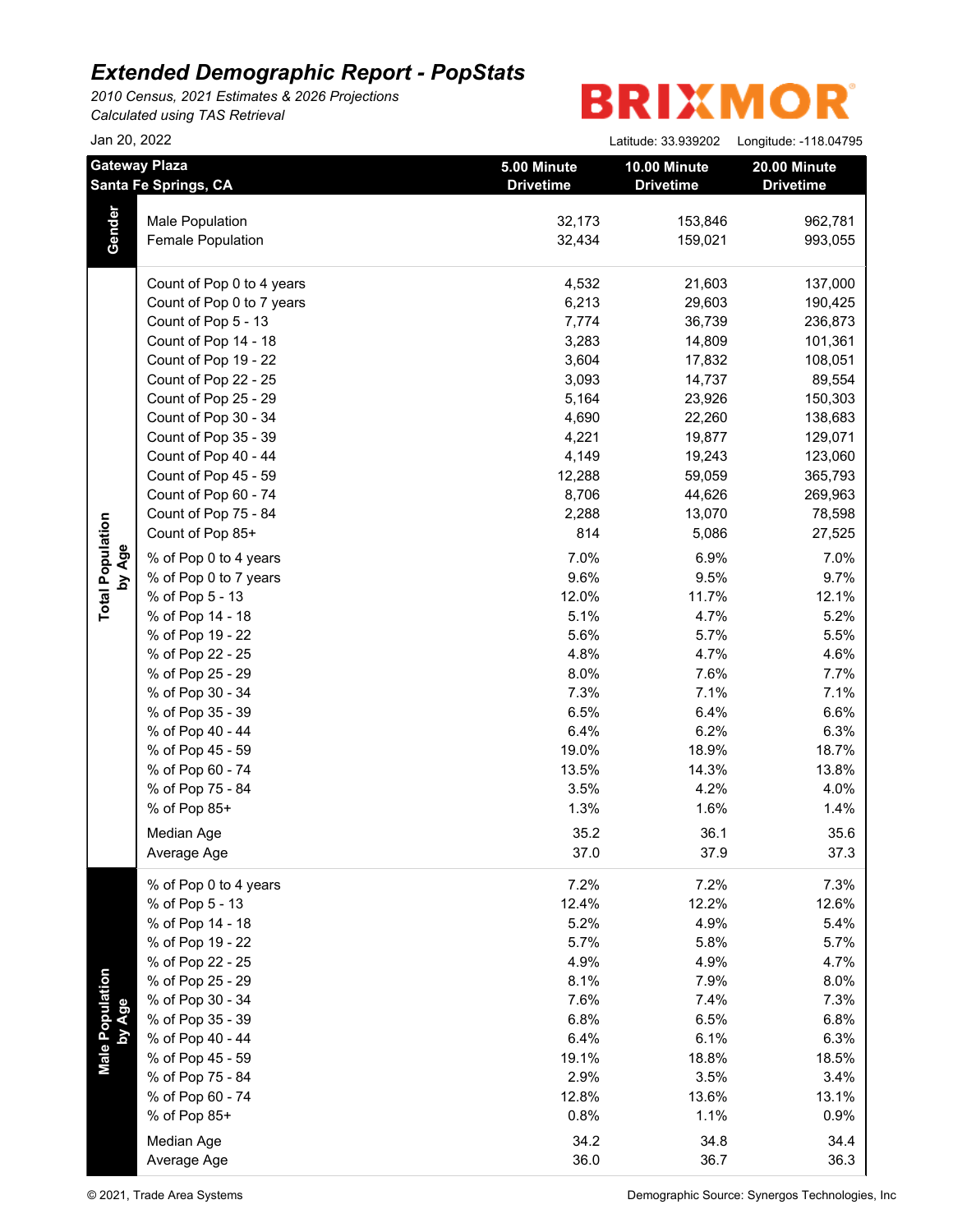*2010 Census, 2021 Estimates & 2026 Projections*

*Calculated using TAS Retrieval*

# **BRIXMOR®**

|                             | Jan 20, 2022                                  |                                 | Latitude: 33.939202              | Longitude: -118.04795            |
|-----------------------------|-----------------------------------------------|---------------------------------|----------------------------------|----------------------------------|
|                             | <b>Gateway Plaza</b><br>Santa Fe Springs, CA  | 5.00 Minute<br><b>Drivetime</b> | 10.00 Minute<br><b>Drivetime</b> | 20.00 Minute<br><b>Drivetime</b> |
|                             | % of Pop 0 to 4 years                         | 6.8%                            | 6.6%                             | 6.7%                             |
|                             | % of Pop 5 - 13                               | 11.7%                           | 11.3%                            | 11.7%                            |
|                             | % of Pop 14 - 18                              | 4.9%                            | 4.5%                             | 5.0%                             |
|                             | % of Pop 19 - 22                              | 5.4%                            | 5.6%                             | 5.4%                             |
|                             | % of Pop 22 - 25                              | 4.7%                            | 4.5%                             | 4.4%                             |
|                             | % of Pop 25 - 29                              | 7.9%                            | 7.4%                             | 7.4%                             |
|                             | % of Pop 30 - 34                              | 6.9%                            | 6.9%                             | 6.8%                             |
|                             | % of Pop 35 - 39                              | 6.3%                            | 6.2%                             | 6.4%                             |
| Female Population<br>by Age | % of Pop 40 - 44                              | 6.4%                            | 6.2%                             | 6.3%                             |
|                             | % of Pop 45 - 59                              | 19.0%                           | 18.9%                            | 18.9%                            |
|                             | % of Pop 60 - 74                              | 14.1%                           | 14.9%                            | 14.5%                            |
|                             | % of Pop 75 - 84                              | 4.2%                            | 4.8%                             | 4.6%                             |
|                             | % of Pop 85+                                  | 1.7%                            | 2.2%                             | 1.9%                             |
|                             | Median Age                                    | 36.3                            | 37.6                             | 37.0                             |
|                             | Average Age                                   | 37.9                            | 39.0                             | 38.4                             |
|                             |                                               |                                 |                                  |                                  |
|                             | Count of White                                | 32,072                          | 166,503                          | 969,871                          |
|                             | Count of Black or African-American            | 907                             | 7,368                            | 90,499                           |
|                             | Count of Asian or Pacific Islander            | 2,882                           | 22,067                           | 260,913                          |
|                             | Count of Other races                          | 28,746                          | 116,928                          | 634,552                          |
| Race                        | White                                         | 49.6%                           | 53.2%                            | 49.6%                            |
|                             | <b>Black or African American</b>              | 1.4%                            | 2.4%                             | 4.6%                             |
|                             | Asian                                         | 4.5%                            | 7.1%                             | 13.3%                            |
|                             | <b>Other Races</b>                            | 44.5%                           | 37.4%                            | 32.4%                            |
|                             | Speak English at Home                         | 43.1%                           | 45.8%                            | 35.0%                            |
|                             | Speak Spanish at Home                         | 51.7%                           | 46.5%                            | 51.9%                            |
|                             | Speak French or French Creole at Home         | 0.0%                            | 0.1%                             | 0.1%                             |
|                             | Speak German at Home                          | 0.2%                            | 0.1%                             | 0.1%                             |
| Language<br>Spoken          | Speak Russian or Other Slavic Language at Hor | 0.1%                            | 0.2%                             | 0.1%                             |
|                             | Speak Other Indo-European Language at Home    | 0.6%                            | 1.2%                             | 1.5%                             |
|                             | Speak Chinese at Home                         | 0.6%                            | 1.0%                             | 2.6%                             |
|                             | Speak Korean at Home                          | 0.8%                            | 1.5%                             | 2.7%                             |
|                             | Speak Vietnamese at Home                      | $0.4\%$                         | 0.5%                             | 1.4%                             |
|                             | Speak Other Asian Language at Home            | 0.7%                            | 0.9%                             | 1.4%                             |
|                             | Speak Tagalog and Other Pacific Languages at  | 1.5%                            | 1.8%                             | 2.6%                             |
|                             | Speak Other Language at Home                  | 0.3%                            | 0.3%                             | 0.6%                             |
|                             | <b>Hispanic Population</b>                    | 50,465                          | 220,701                          | 1,273,141                        |
|                             | <b>Hispanic Population Percent</b>            | 78.1%                           | 70.5%                            | 65.1%                            |
|                             | Mexican                                       | 86.3%                           | 84.2%                            | 85.1%                            |
|                             | Puerto Rican                                  | 0.6%                            | 0.7%                             | 0.7%                             |
|                             |                                               | 0.5%                            | 1.0%                             | 0.7%                             |
|                             | Cuban                                         |                                 |                                  | 0.1%                             |
|                             | Dominican                                     | 0.1%                            | 0.1%                             |                                  |
|                             | <b>Central American</b>                       | 3.9%                            | 6.0%                             | 7.2%                             |
|                             | South American                                | 1.0%                            | 1.8%                             | 1.6%                             |
|                             | <b>Other Hispanic</b>                         | 7.5%                            | 6.2%                             | 4.8%                             |
| Hispanic                    | 2000 Hispanic Population Percent              | 71%                             | 62%                              | 59%                              |

This report was produced using data from private and government sources deemed to be reliable and is herein provided without representation or warranty.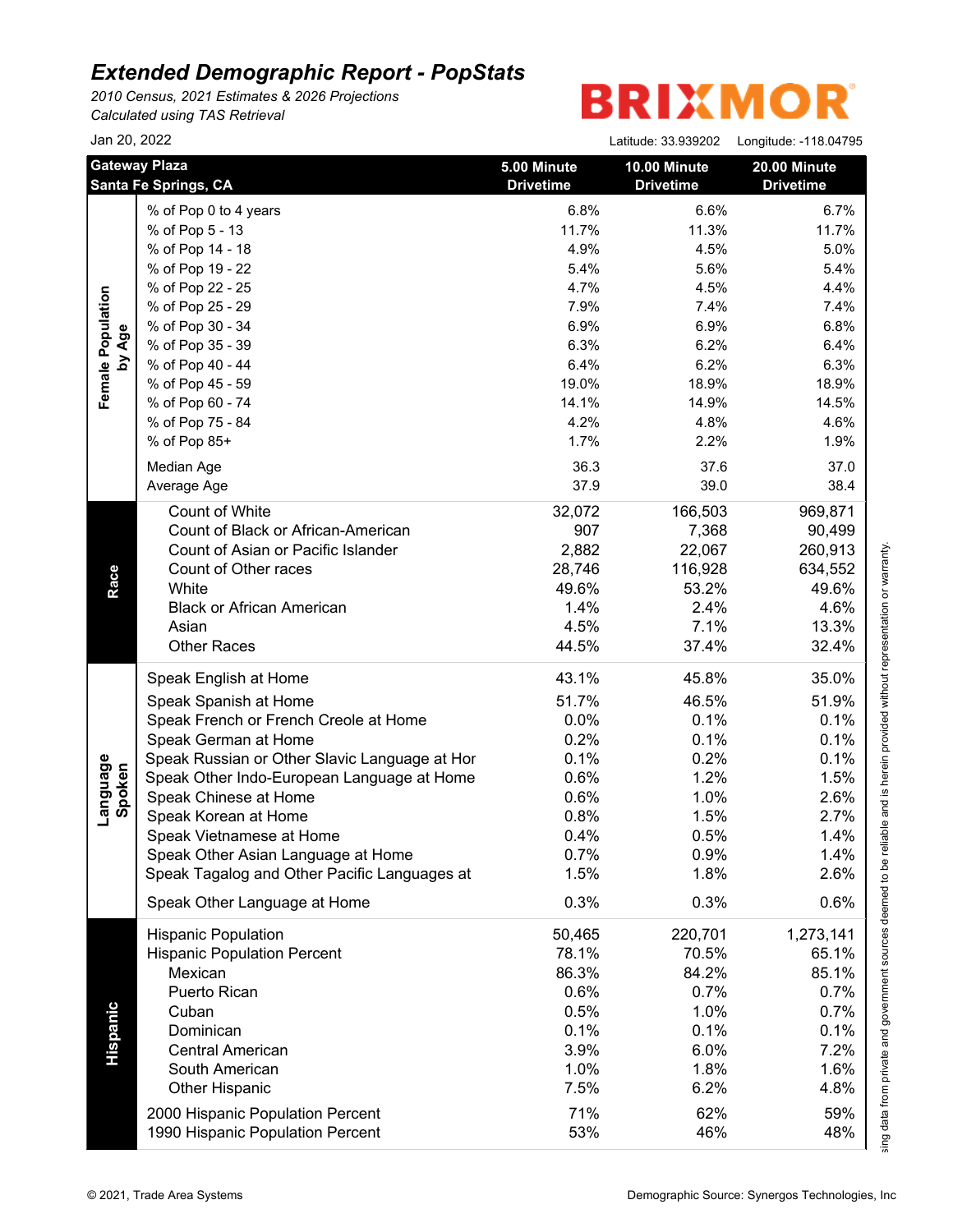*2010 Census, 2021 Estimates & 2026 Projections Calculated using TAS Retrieval*

| Jan 20, 2022           |                                                                       |                                 | Latitude: 33.939202              | Longitude: -118.04795            |
|------------------------|-----------------------------------------------------------------------|---------------------------------|----------------------------------|----------------------------------|
|                        | <b>Gateway Plaza</b><br>Santa Fe Springs, CA                          | 5.00 Minute<br><b>Drivetime</b> | 10.00 Minute<br><b>Drivetime</b> | 20.00 Minute<br><b>Drivetime</b> |
|                        | American (percent of total population)                                | 1.2%                            | 1.3%                             | 1.3%                             |
|                        | American                                                              | 0.6%                            | 0.8%                             | 0.7%                             |
|                        | Native American (ie. Indian/Eskimo)                                   | 0.4%                            | 0.3%                             | 0.2%                             |
|                        | Hawaiian/Pacific Islander                                             | 0.3%                            | 0.2%                             | 0.3%                             |
|                        | Asian (percent of total population)                                   | 4.3%                            | 6.8%                             | 13.1%                            |
|                        | Chinese                                                               | 0.5%                            | 1.0%                             | 2.7%                             |
|                        | Japanese                                                              | 0.2%                            | 0.3%                             | 0.6%                             |
|                        | Korean                                                                | 0.5%                            | 1.4%                             | 3.0%                             |
|                        | South Central Asian (ie. Indian)<br>South East Asian (ie. Vietnamese) | 0.3%<br>2.5%                    | 0.8%<br>3.0%                     | 1.2%<br>5.3%                     |
|                        | <b>Other Asian</b>                                                    | 0.2%                            | 0.2%                             | 0.4%                             |
|                        | European (percent of total population)                                | 2.2%                            | 4.1%                             | 3.8%                             |
|                        | <b>British</b>                                                        | 0.4%                            | 0.7%                             | 0.7%                             |
|                        | Dutch                                                                 | 0.1%                            | 0.1%                             | 0.2%                             |
|                        | French                                                                | 0.1%                            | 0.2%                             | 0.2%                             |
|                        | German<br>Italian                                                     | 0.5%<br>0.2%                    | 0.9%<br>0.5%                     | 0.8%<br>0.4%                     |
|                        | Polish                                                                | 0.0%                            | 0.1%                             | 0.1%                             |
|                        | Scandinavian                                                          | 0.2%                            | 0.3%                             | 0.3%                             |
|                        | Scotch/Irish                                                          | 0.5%                            | 0.8%                             | 0.8%                             |
|                        | Other European (ie. Greek/Russian)                                    | 0.2%                            | 0.5%                             | 0.4%                             |
|                        | Middle Eastern                                                        | 0.1%                            | 0.2%                             | 0.2%                             |
|                        | <b>Other Ancestry</b>                                                 | 12.1%                           | 14.4%                            | 13.6%                            |
|                        | <b>Unclassified Ancestry</b>                                          | 2.0%                            | 2.6%                             | 2.8%                             |
|                        | Adult Population (25 Years or Older)                                  | 42,321                          | 207,147                          | 1,282,995                        |
|                        | Elementary (0 to 8)                                                   | 11.9%                           | 9.8%                             | 14.9%                            |
|                        | Some High School (9 to 11)                                            | 9.0%                            | 8.3%                             | 10.7%                            |
|                        | High School Graduate (12)                                             | 33.6%                           | 29.2%                            | 25.3%                            |
| Education<br>(Age 25+) | Some College (13 to 16)                                               | 23.5%                           | 23.3%                            | 20.5%                            |
|                        | Associates Degree Only                                                | 6.8%                            | 8.1%                             | 7.3%                             |
|                        | <b>Bachelors Degree Only</b>                                          | 10.7%                           | 14.2%                            | 15.0%                            |
|                        | <b>Graduate Degree</b>                                                | 4.5%                            | 7.0%                             | 6.4%                             |
|                        | % College (4+)                                                        | 15.2%                           | 21.2%                            | 21.4%                            |
|                        | Total Households - count                                              | 17,286                          | 90,290                           | 547,596                          |
|                        | One Person HHs - count                                                | 2,541                           | 15,151                           | 82,499                           |
|                        | Family HHs - count                                                    | 13,817                          | 70,979                           | 440,596                          |
|                        | Married Couple - count                                                | 9,908                           | 49,556                           | 294,853                          |
|                        | w/own children - count                                                | 4,576                           | 22,112                           | 131,872                          |
|                        | w/out own children - count                                            | 5,331                           | 27,445                           | 162,981                          |
|                        | Male Householder - count                                              | 1,126                           | 6,407                            | 45,256                           |
|                        | Female Householder - count                                            | 2,783                           | 15,015                           | 100,486                          |
| Household<br>Type      | Non-Family Households - count                                         | 928                             | 4,161                            | 24,500                           |
|                        | 1 Person Household                                                    | 14.7%                           | 16.8%                            | 15.1%                            |
|                        | 2 Person Household                                                    | 20.2%                           | 23.3%                            | 22.2%                            |
|                        | 3 Person Household                                                    | 16.1%                           | 17.1%                            | 17.4%                            |
|                        | 4 Person Household                                                    | 18.8%                           | 18.0%                            | 18.3%                            |
|                        | 5 Person Household                                                    | 12.9%                           | 11.6%                            | 12.3%                            |
|                        | 6 Person Household                                                    | 7.6%                            | 6.3%                             | 6.7%                             |
|                        | 7+ Person Household                                                   | 9.8%                            | 6.9%                             | 8.0%                             |
|                        | % Households With Children                                            | 35.0%                           | 33.0%                            | 35.2%                            |
|                        |                                                                       |                                 |                                  |                                  |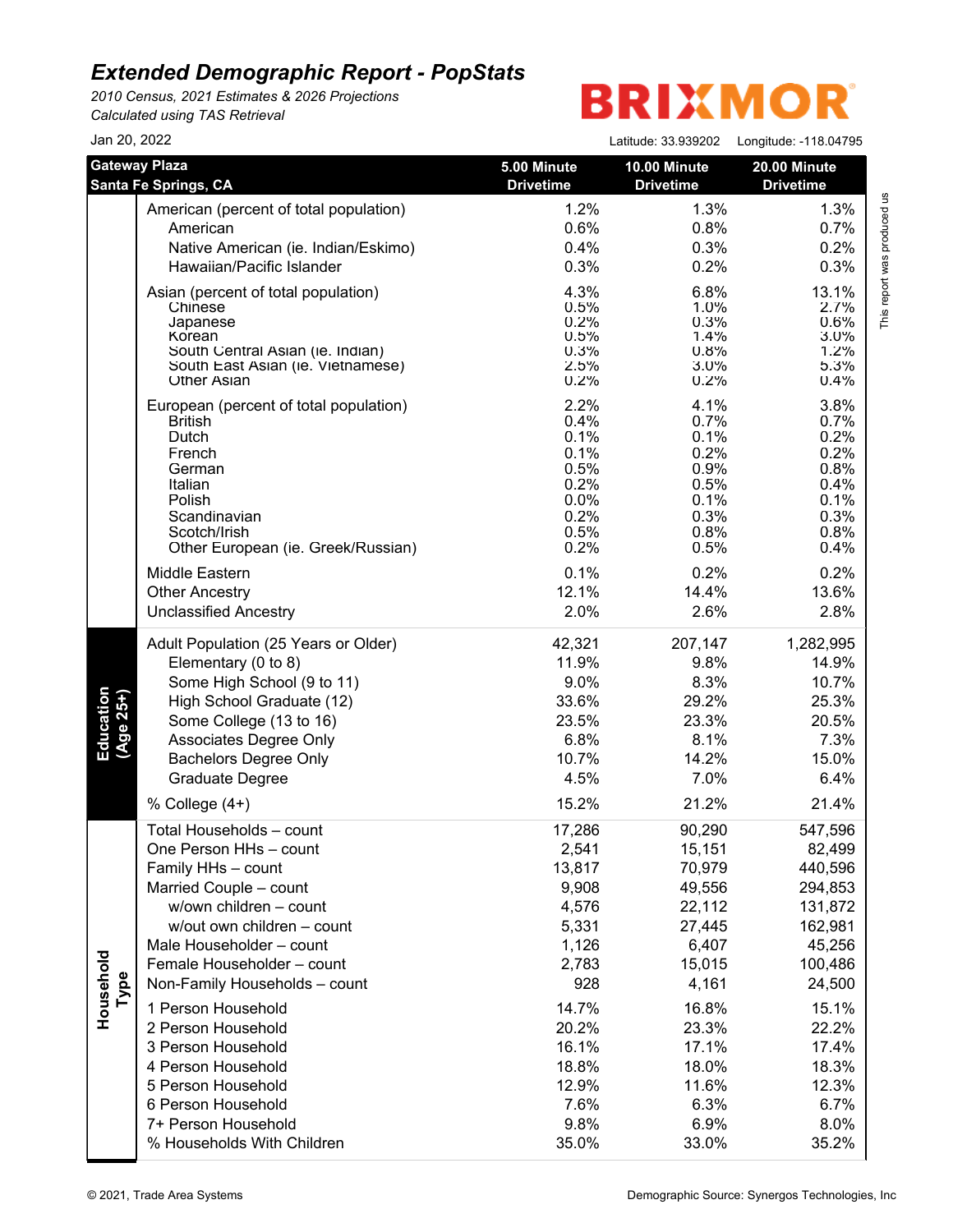*2010 Census, 2021 Estimates & 2026 Projections Calculated using TAS Retrieval*

| Jan 20, 2022                                          |                                                                                                                                                                                                                                                                                                                                                                                                                                                                                               |                                                                                                               | Latitude: 33.939202                                                                                           | Longitude: -118.04795                                                                                          |
|-------------------------------------------------------|-----------------------------------------------------------------------------------------------------------------------------------------------------------------------------------------------------------------------------------------------------------------------------------------------------------------------------------------------------------------------------------------------------------------------------------------------------------------------------------------------|---------------------------------------------------------------------------------------------------------------|---------------------------------------------------------------------------------------------------------------|----------------------------------------------------------------------------------------------------------------|
|                                                       | <b>Gateway Plaza</b><br><b>Santa Fe Springs, CA</b>                                                                                                                                                                                                                                                                                                                                                                                                                                           | 5.00 Minute<br><b>Drivetime</b>                                                                               | 10.00 Minute<br><b>Drivetime</b>                                                                              | 20.00 Minute<br><b>Drivetime</b>                                                                               |
|                                                       | <b>Total Housing Units</b><br><b>Owner Occupied Percent</b><br><b>Renter Occupied Percent</b><br><b>Vacant Housing Percent</b><br>Total Housing Units (Census 2000)<br>For Rent (Census 2000)<br>For Sale (Census 2000)<br>Rented or Sold, (Census 2000)<br>Seasonal (Census 2014)<br>Other (Census 2000)                                                                                                                                                                                     | 17,938<br>58.9%<br>37.5%<br>3.6%<br>17,153<br>49%<br>27%<br>15%<br>0%<br>6%                                   | 93,463<br>60.7%<br>35.9%<br>3.4%<br>90,503<br>39%<br>34%<br>7%<br>6%<br>13%                                   | 568,162<br>52.7%<br>43.7%<br>3.6%<br>546,845<br>44%<br>27%<br>8%<br>6%<br>10%                                  |
| Homes Built<br>By Year                                | Homes Built 1990 to 2000<br>Homes Built 1980 to 1989<br>Homes Built 1970 to 1979<br>Homes Built 1960 to 1969<br>Homes Built 1950 to 1959<br>Homes Built 1940 to 1949<br>Homes Built Before 1939                                                                                                                                                                                                                                                                                               | 4%<br>7%<br>9%<br>17%<br>49%<br>10%<br>4%                                                                     | 3%<br>6%<br>11%<br>17%<br>46%<br>11%<br>6%                                                                    | 5%<br>9%<br>17%<br>21%<br>30%<br>11%<br>6%                                                                     |
| <b>Structure</b><br>Units in                          | 1 Unit<br>2 - 9 Units<br>Greater than 10 Units<br><b>Mobilie Trailer</b><br><b>Other Units</b>                                                                                                                                                                                                                                                                                                                                                                                                | 79%<br>7%<br>12%<br>2%<br>$0\%$                                                                               | 76%<br>8%<br>14%<br>1%<br>$0\%$                                                                               | 68%<br>12%<br>17%<br>3%<br>$0\%$                                                                               |
| vner Occupied)<br>Home Value<br>$\check{\mathcal{S}}$ | Property Value \$1,000,000 or more<br>Property Value \$750,000 to \$999,999<br>Property Value \$500,000 to \$749,999<br>Property Value \$400,000 to \$499,999<br>Property Value \$300,000, to \$399,999<br>Property Value \$200,000 to \$299,999<br>Property Value \$150,000 to \$199,999<br>Property Value \$100,000 to \$149,999<br>Property Value \$60,000 to \$99,999<br>Property Value \$40,000 to \$59,999<br>Property Value \$0 to \$39,999<br>Median Home Value<br><b>Median Rent</b> | 4.8%<br>24.6%<br>50.1%<br>11.3%<br>3.7%<br>0.8%<br>0.3%<br>0.3%<br>1.2%<br>1.0%<br>1.5%<br>\$648,349<br>\$750 | 8.5%<br>26.5%<br>44.5%<br>10.3%<br>3.3%<br>0.9%<br>0.3%<br>0.3%<br>0.8%<br>0.8%<br>1.1%<br>\$673,574<br>\$751 | 11.2%<br>26.5%<br>37.8%<br>11.3%<br>4.3%<br>1.8%<br>0.4%<br>0.7%<br>1.1%<br>0.7%<br>1.4%<br>\$678,009<br>\$732 |
| per Household<br><b>Wealth</b>                        | \$0 and under - percent<br>\$1 to \$4999 - percent<br>\$5k to \$9999 - percent<br>\$10k to \$24999 - percent<br>\$25k to \$49999 - percent<br>\$50k to \$99999 - percent<br>\$100k to \$249999 - percent<br>\$250k to \$499999 - percent<br>$$500k+ - percent$<br>Median HH Wealth<br>Avg HH Wealth                                                                                                                                                                                           | 18.5%<br>9.6%<br>4.9%<br>6.7%<br>6.9%<br>10.3%<br>17.7%<br>12.4%<br>13.0%<br>\$66,268<br>\$219,427            | 18.1%<br>9.2%<br>4.8%<br>6.5%<br>6.9%<br>10.3%<br>17.8%<br>12.7%<br>13.7%<br>\$71,877<br>\$227,778            | 18.7%<br>9.8%<br>5.0%<br>6.7%<br>6.9%<br>10.2%<br>17.4%<br>12.2%<br>13.1%<br>\$64,253<br>\$218,982             |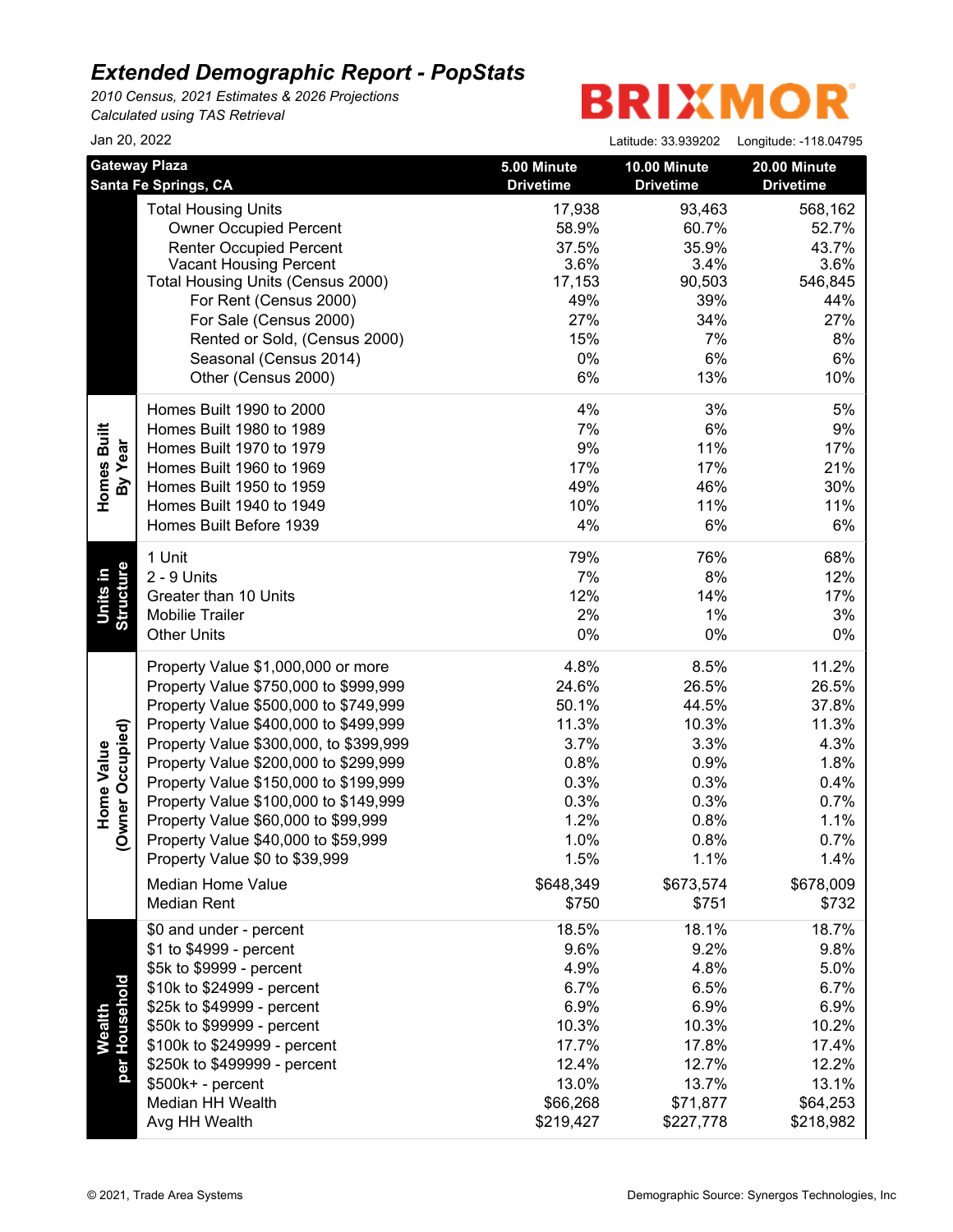*2010 Census, 2021 Estimates & 2026 Projections Calculated using TAS Retrieval*

|                                  | Jan 20, 2022                                 |                                 | Latitude: 33.939202              | Longitude: -118.04795 |
|----------------------------------|----------------------------------------------|---------------------------------|----------------------------------|-----------------------|
|                                  | <b>Gateway Plaza</b><br>Santa Fe Springs, CA | 5.00 Minute<br><b>Drivetime</b> | 10.00 Minute<br><b>Drivetime</b> | 20.00 Minute          |
|                                  |                                              |                                 |                                  | <b>Drivetime</b>      |
|                                  |                                              |                                 |                                  |                       |
|                                  | <b>Economic Viability Local</b>              | 274                             | 267                              | 273                   |
| Economic<br>Viability            | <b>Economic Viability Indexed</b>            | 105                             | 103                              | 105                   |
|                                  | Employed Civilian Pop 16+ by Occupation      | 28,139                          | 140,771                          | 868,371               |
|                                  | Managerial/Executive                         | 12.4%                           | 13.1%                            | 11.5%                 |
|                                  | <b>Professional Specialty</b>                | 15.6%                           | 18.9%                            | 17.0%                 |
| (Employed Civilians Age 16+)     | <b>Healthcare Support</b>                    | 4.1%                            | 3.7%                             | 4.1%                  |
|                                  | Sales                                        | 10.3%                           | 11.2%                            | 11.0%                 |
|                                  | Office & Administrative Support              | 16.1%                           | 15.8%                            | 13.9%                 |
|                                  | <b>Protective Service</b>                    | 2.5%                            | 2.4%                             | 2.0%                  |
|                                  | <b>Food Preperation</b>                      | 4.4%                            | 4.4%                             | 5.5%                  |
|                                  | <b>Building Maintenance &amp; Cleaning</b>   | 3.5%                            | 2.8%                             | 4.1%                  |
|                                  | Personal Care                                | 1.5%                            | 2.5%                             | 2.8%                  |
|                                  | Farming, Fishing, & Forestry                 | 0.1%                            | 0.3%                             | 0.4%                  |
|                                  | Construction                                 | 10.1%                           | 8.0%                             | 8.7%                  |
|                                  | Production & Transportation                  | 19.4%                           | 17.0%                            | 18.9%                 |
|                                  |                                              |                                 |                                  |                       |
|                                  | <b>Percent White Collar Workers</b>          | 58.5%                           | 62.6%                            | 57.5%                 |
|                                  | <b>Percent Blue Collar Workers</b>           | 41.5%                           | 37.4%                            | 42.5%                 |
|                                  | Agriculture/Mining/Construction              | 8.5%                            | 6.6%                             | 7.2%                  |
|                                  | Manufacturing                                | 13.2%                           | 12.1%                            | 12.8%                 |
|                                  | Transportation                               | 9.0%                            | 7.5%                             | 7.5%                  |
|                                  | Information                                  | 1.4%                            | 1.6%                             | 1.6%                  |
|                                  | Wholesale/Retail                             | 17.0%                           | 16.8%                            | 16.4%                 |
|                                  | Finance, Insurance, Real Estate              | 4.8%                            | 5.6%                             | 5.2%                  |
|                                  | <b>Professional Services</b>                 | 4.6%                            | 4.7%                             | 4.7%                  |
|                                  | <b>Management Services</b>                   | 0.0%                            | 0.1%                             | 0.1%                  |
| Employed Civilians Age 16+)      | <b>Administrative/Waste Services</b>         | 5.7%                            | 4.3%                             | 5.2%                  |
|                                  | <b>Educational Services</b>                  | 19.4%                           | 22.5%                            | 20.2%                 |
|                                  | <b>Entertainment Services</b>                | 8.1%                            | 8.8%                             | 10.1%                 |
|                                  | <b>Other Professional Services</b>           | 4.5%                            | 4.8%                             | 5.3%                  |
|                                  | <b>Public Administration</b>                 | 3.8%                            | 4.7%                             | 3.6%                  |
|                                  | Drive to Work Alone                          | 75.3%                           | 76.8%                            | 72.0%                 |
|                                  | Drive to Work Carpool                        | 17.6%                           | 15.2%                            | 17.3%                 |
|                                  | Travel to Work by Public Transportation      | 2.1%                            | 2.3%                             | 4.3%                  |
|                                  | Drive to Work on Motorcycle                  | 0.2%                            | 0.2%                             | 0.2%                  |
|                                  | Drive to Work on Bicycle                     | 0.7%                            | 0.6%                             | 0.8%                  |
|                                  | Walked to Work                               | 1.7%                            | 2.4%                             | 2.5%                  |
| <b>Transportation</b><br>To Work | <b>Other Means</b>                           | 0.8%                            | 0.6%                             | 0.8%                  |
|                                  | Work at Home                                 | 1.6%                            | 1.9%                             | 2.1%                  |